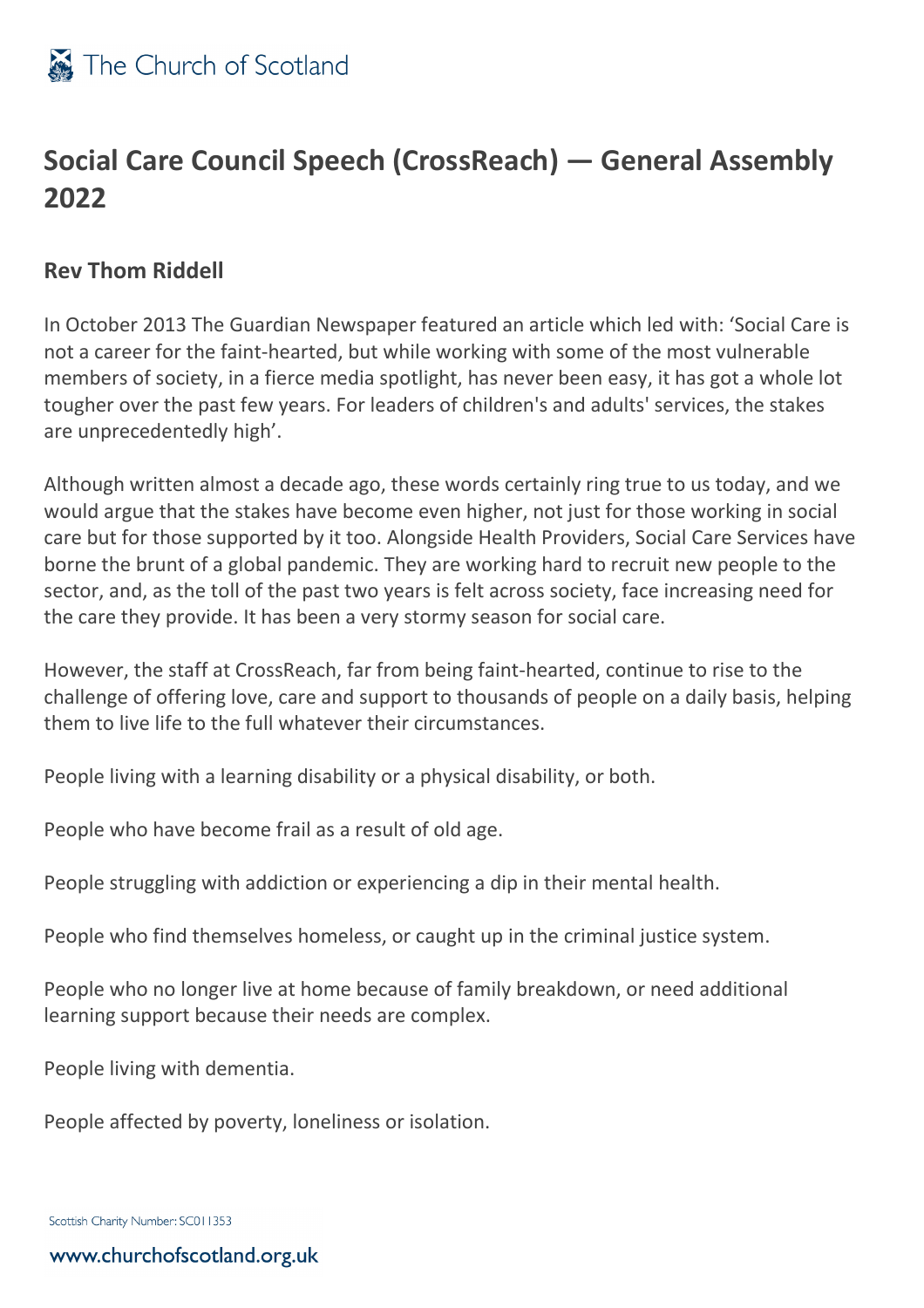## The Church of Scotland

People at heart like you or me, for whom life has become hugely challenging because of the circumstances they were born into or the situations they have encountered along the way.

People who need a helping hand and people for whom the Church, through CrossReach is holding out hope and a future.

While the staff at CrossReach remain resolute in their commitment to provide high quality social care there is wide recognition that 'something needs to be done' to ease the pressures experienced. At the General Assembly in 2021 we reported on the Independent Review of Adult Social Care which recommended significant changes to the way in which social care services should be funded and commissioned; to the way that the staff are recognised and rewarded, and significantly to the way that those receiving support should have a greater say in the way services are provided to them.

Throughout the past year we have continued to feed into discussions about how that future might look, harnessing the voices of supported people and staff alike to contribute to that process. We have been grateful for the support of last year's Moderator Lord Wallace and to the Faith Impact Forum in helping to amplify that voice and make representation on the issues that really matter to the people tasked to make change in Parliament and in Government.

The results of those discussions will be seen shortly as the Scottish Government presents legislation to bring about a National Care Service in the next few weeks. That legislation has the potential to bring about sweeping change and we would urge you to get involved in joining with us to make your voices heard in responding to what is proposed. It may not affect you directly but it will affect those in your churches and in the communities surrounding them. We all need to play a part in ensuring that the social care services of the future will be there for all who need them, whatever their age or their circumstances. It is important that we, as a Church which is committed to the most disadvantaged in society, make our voice heard.

Whilst the legislation will take time to work through, and the system changes proposed will take even longer to introduce, the CrossReach Board have been very aware that steps need to be taken now to ensure that CrossReach can respond to current challenges, and can continue to play a vital part in the mission of a fast-changing Church.

To that end much of the past year has been taken up with thinking about the role CrossReach can play in helping to fulfil the five marks of mission, with particular emphasis on the third, that of responding to human need by loving service.

Scottish Charity Number: SC011353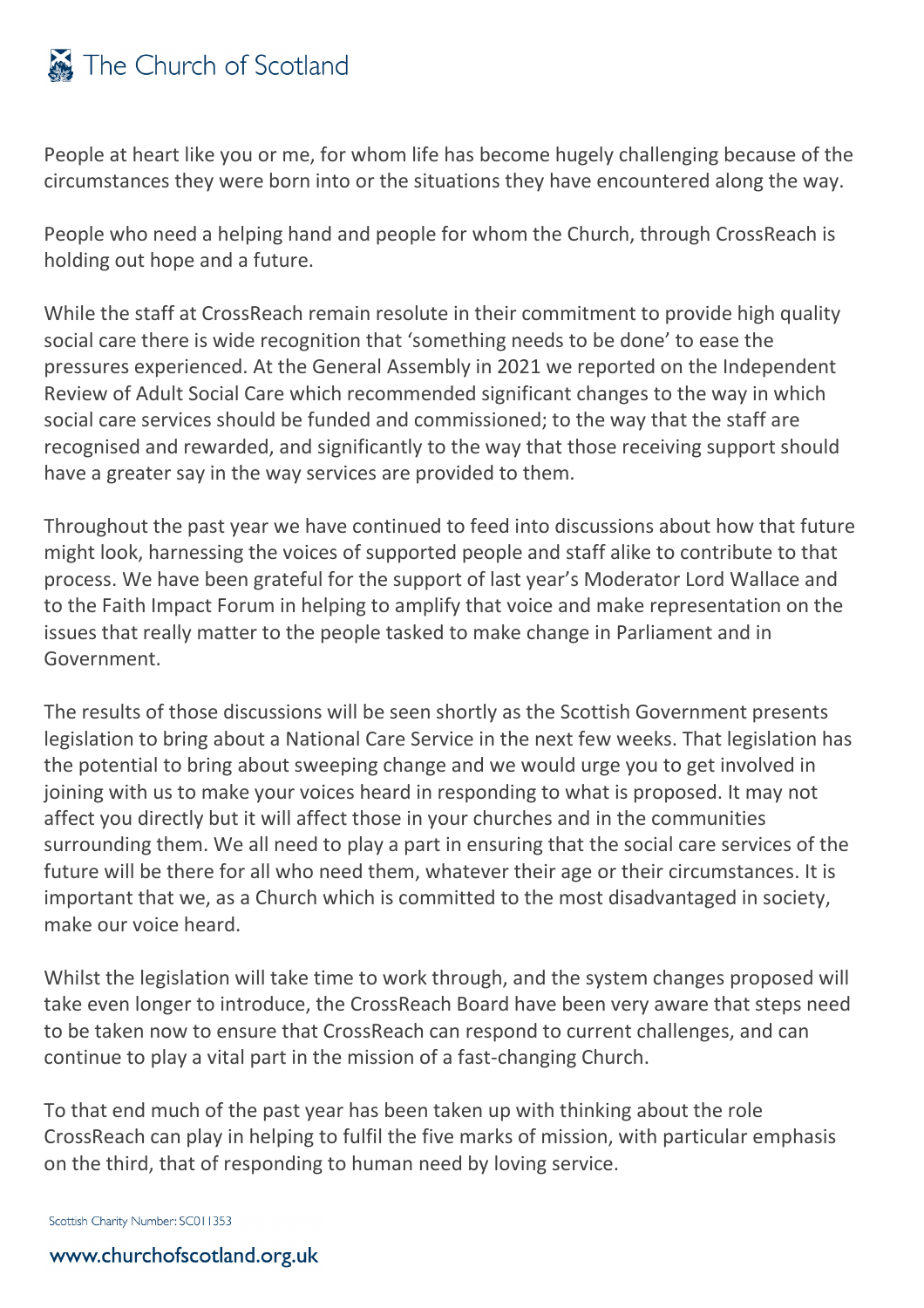We have thought about the Christian Ethos of the organisation and how that can be nurtured and sustained through prayer and pastoral concern. We have thought about the 1600 strong workforce and are taking steps to examine the conditions under which we could become a Living Wage organisation, as well as what we need in place to ensure the wellbeing of our staff. We have also thought carefully about the services and have been dealing with the areas of greatest risk, sometimes remodelling services, and sometimes having to take the very difficult decision to withdraw them. These decisions to close services are never taken lightly as we understand the distress and upset that they cause, but we do believe them to be necessary to allow the organisation, its workforce and its supported people to thrive into the future.

We have also thought about the nature of change in the Church, and how we can draw closer to Presbyteries and individual congregations in the future, and we look forward to a time when we can discuss that more fully.

Having taken a number of initial steps we have agreed to work closely with the Assembly Trustees over the next year to determine the type of oversight and support CrossReach is likely to need for the future. The Board is grateful for their guidance and support in meeting the challenges of the past year.

Despite all of that going on in the background we are pleased to report that thousands of lives have continued to be transformed over the past year. We have heard incredibly moving stories from people like Scott who has beaten addiction with the help of our residential rehabilitation service in Glasgow, and is now reaching out to others to help them on their own journey of recovery. We have planted for the future as we have done what we can to keep the Promise for young people in our care, and we celebrated a successful community careers day at our Erskine school Campus helping the young people there to dream of a fulfilling future. We have provided a roof over the heads for many who have found themselves homeless and have watched with pride as the residents of Cunningham House in Edinburgh found ways to give back to the communities which had supported that service by offering their own time and talents. We have found ways to enhance the lives of those in their later years in our residential care homes, from Nairn to Ayr. Our successful partnership with local churches across the country led to our Heart for Art Groups launching their online gallery in April 2022 having already raised awareness of our need to care for creation through their own art.

Our recent annual survey told us that: